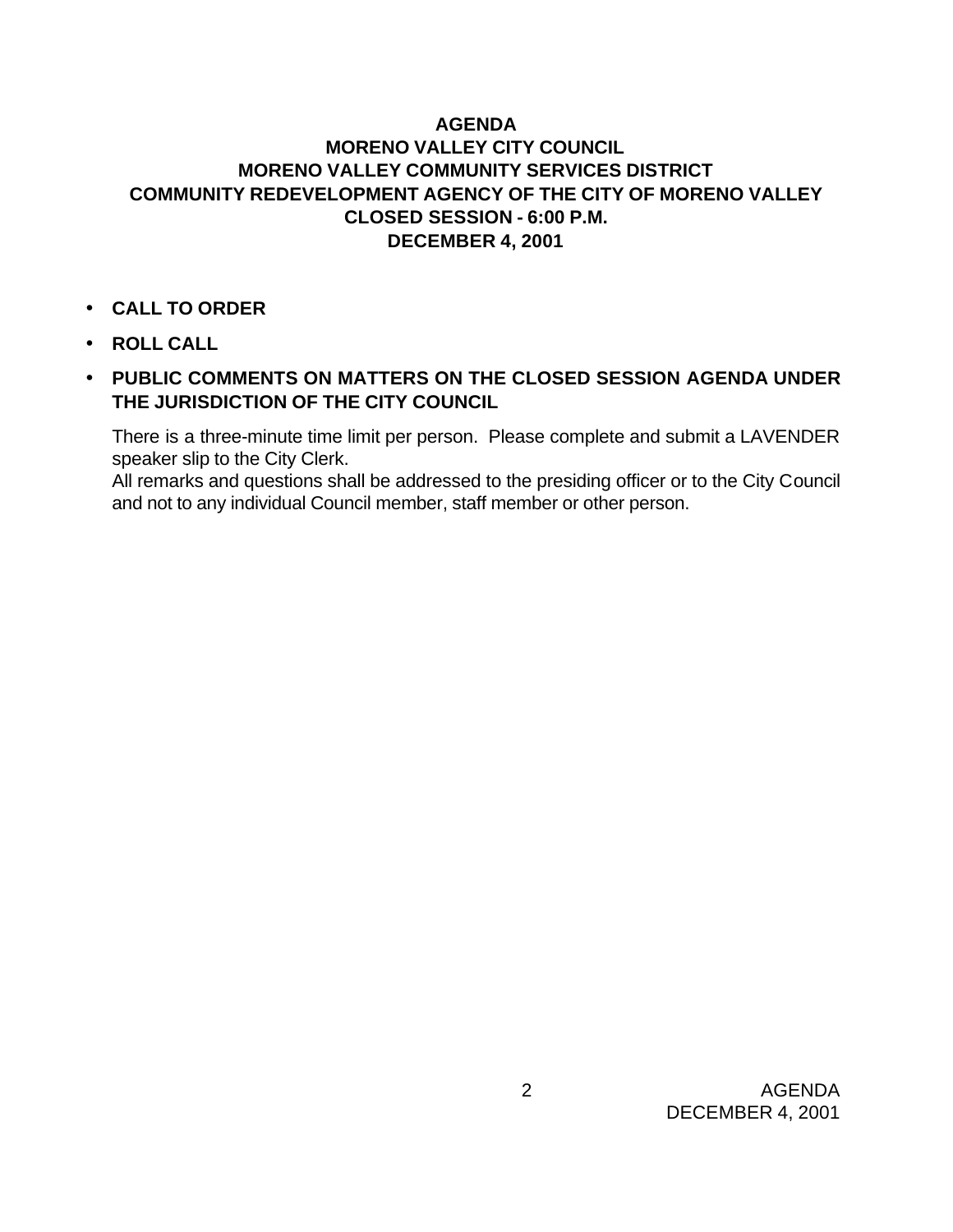## **CLOSED SESSION**

A Closed Session of the City Council of the City of Moreno Valley will be held in the Finance Conference Room, Second Floor, City Hall. The City Council will meet in Closed Session to confer with its legal counsel regarding the following matter(s) and any additional matter(s) publicly and orally announced by the City Attorney in the Council Chamber at the time of convening the Closed Session. The Closed Session will be held pursuant to Government Code:

1) SECTION 54956.9(a) - CONFERENCE WITH LEGAL COUNSEL - EXISTING **LITIGATION** 

| Case:               | Todd Pikup v. City of Moreno Valley                                                                                                                                              |
|---------------------|----------------------------------------------------------------------------------------------------------------------------------------------------------------------------------|
| Court:              | <b>Riverside Superior Court</b>                                                                                                                                                  |
| Case No.:           | <b>RIC 356635</b>                                                                                                                                                                |
| Case:               | Elmina Callender v. City of Moreno Valley, et. al.                                                                                                                               |
| Court:              | <b>United States District Court</b>                                                                                                                                              |
| Case No.:           | EDCV 01-0310 VAP (SGLx)                                                                                                                                                          |
| Case:               | Ignacio Barajas v. City of Moreno Valley                                                                                                                                         |
| Court:              | <b>Riverside Superior Court</b>                                                                                                                                                  |
| Case No.:           | <b>RIC 357615</b>                                                                                                                                                                |
| Case:               | Sabrina Sinclair v. Chi-Fang Wang, Yueh Feng Wang, Individually<br>and DBA Richland Investment, Inc., City of Moreno Valley, County<br>of Riverside, Does 1 through 25 Inclusive |
| Court:              | <b>Riverside Superior Court</b>                                                                                                                                                  |
| Case No.:           | RIC 362365                                                                                                                                                                       |
| Case:               | Gloria Benavides v. City of Moreno Valley                                                                                                                                        |
| Court:              | <b>Riverside Superior Court</b>                                                                                                                                                  |
| Case No.:           | <b>RIC 362646</b>                                                                                                                                                                |
| Case:               | Lockheed Martin Corporation v. RCHCA, et. al.                                                                                                                                    |
| Court:              | U. S. District Court Central District of California Eastern Division                                                                                                             |
| Case No.:           | EDCV 97-0051 RT (Vap)                                                                                                                                                            |
| Case:               | Venus Jewett, an individual and as Guardian ad Litem for Victorya                                                                                                                |
| Court:<br>Case No.: | Jewett v. City of Moreno Valley, et. al.<br><b>Riverside Superior Court</b><br>RIC 361129                                                                                        |
| Case:               | Anita & Ernesto Therrien v. City of Moreno Valley                                                                                                                                |